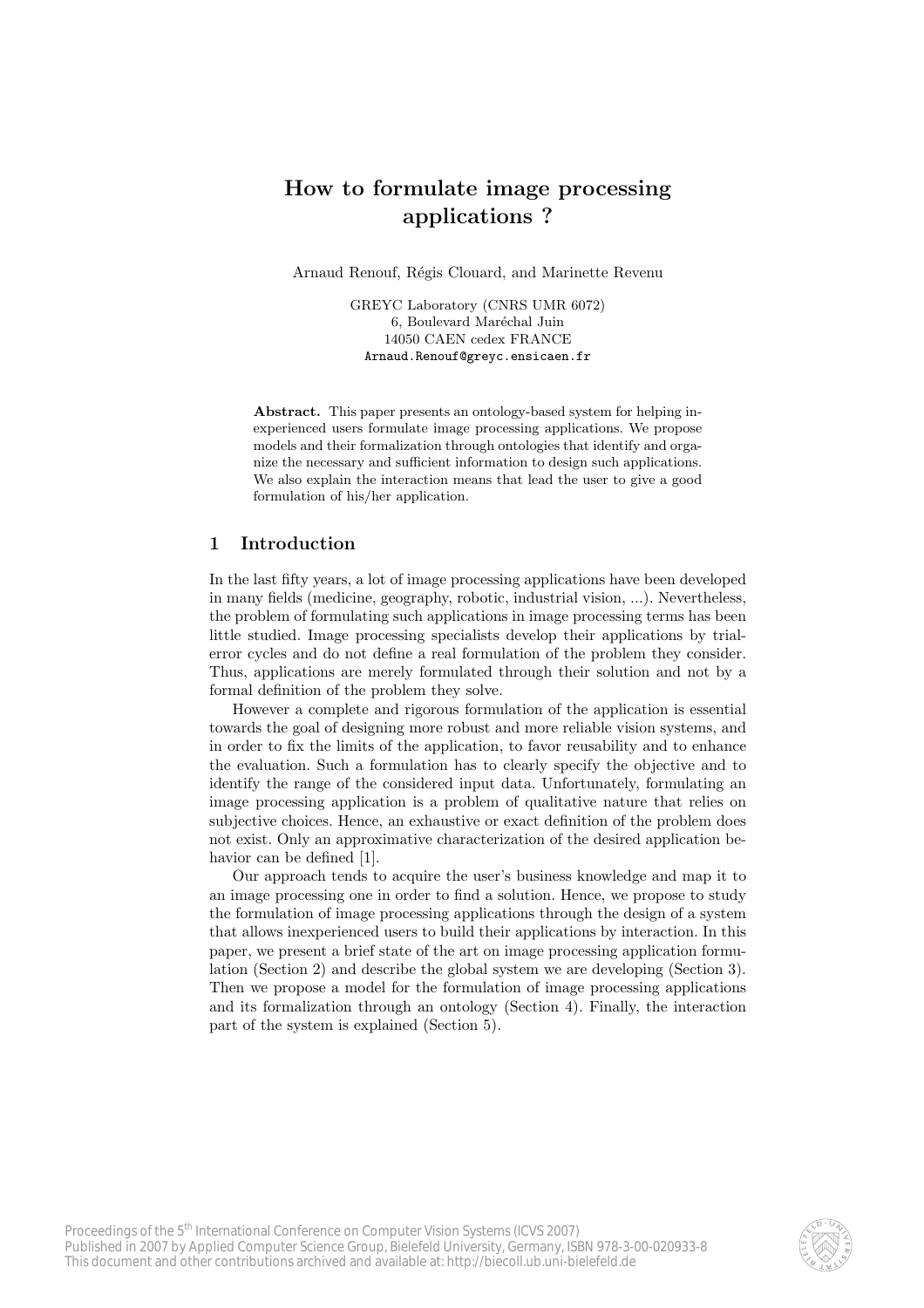## 2 State of the Art

Attempts to formulate image processing applications were conducted around knowledge based systems such as LLVE [2], CONNY [3], OCAPI [4], MVP [5] or BORG [6]. A priori knowledge on the application context (sensor effects, noise type, lighting conditions, ...) and on the goal to achieve were more or less implicitly encoded in the knowledge base. The formulation of the application is reduced to the choice of a transformation objective in a list of predefined image processing tasks which are well known. Therefore they make the saving of a complete and explicit formulation of the image processing application.

Among these works, an original approach was proposed by J. Hasegawa et al. [7]. The formulation is given by the user through a sample figure as a sketch. This kind of formulation is interesting because it is objective and its nature is quantitative. Nevertheless its scope is limited to a restrictive subset of segmentation or detection goals and it does not really take into account the input images variability.

More recent approaches bring more explicit modelling [8][9][10][11] but they are all restricted to the modelling of business objects description for tasks such as detection, segmentation, image retrieval, image annotation or recognition applications. They use ontologies that provide the concepts needed for this description (a visual concept ontology for object recognition in [9], a visual descriptor ontology for semantic annotation of images and videos in [12] or image processing primitives in [8]) or they capture the business knowledge through meetings with the specialists (e.g. use of the NIAM/ORM method in [10] to collect and map the business knowledge to the vision knowledge). But they do not completely tackle the problem of the application context description (or briefly as in [9]) and the effect of this context on the images (environment, lighting, sensor, image format). Moreover they do not define the means to describe the image content when objects are a priori unknown or unusable (e.g. in robotic, image retrieval or restoration applications). They also suppose that the objective is unique and known beforehand (to detect, extract or recognize an object with a restrictive set of constraints) and therefore they do not address its formulation.

## 3 A System to Formulate Image Processing Applications

Our work is part of a global project which aims at developing a system that automatically generates image processing softwares from user-defined problem formulations. This system is composed of two sub-systems (Fig. 1): a formulation system for image processing applications which is the focus of our work, and a planning system for image processing tasks [6]. At the moment, the system handles only one image processing task at a time. If a real application needs several tasks, the system is used as many times as there are tasks. It is also restricted to image processing tasks. It considers only image-to-image transformations without any interpretation of the image content. The user defines the problem with the terms of his/her domain by interaction with the user layer of the formulation system. This part of the system is a human-machine interface which uses

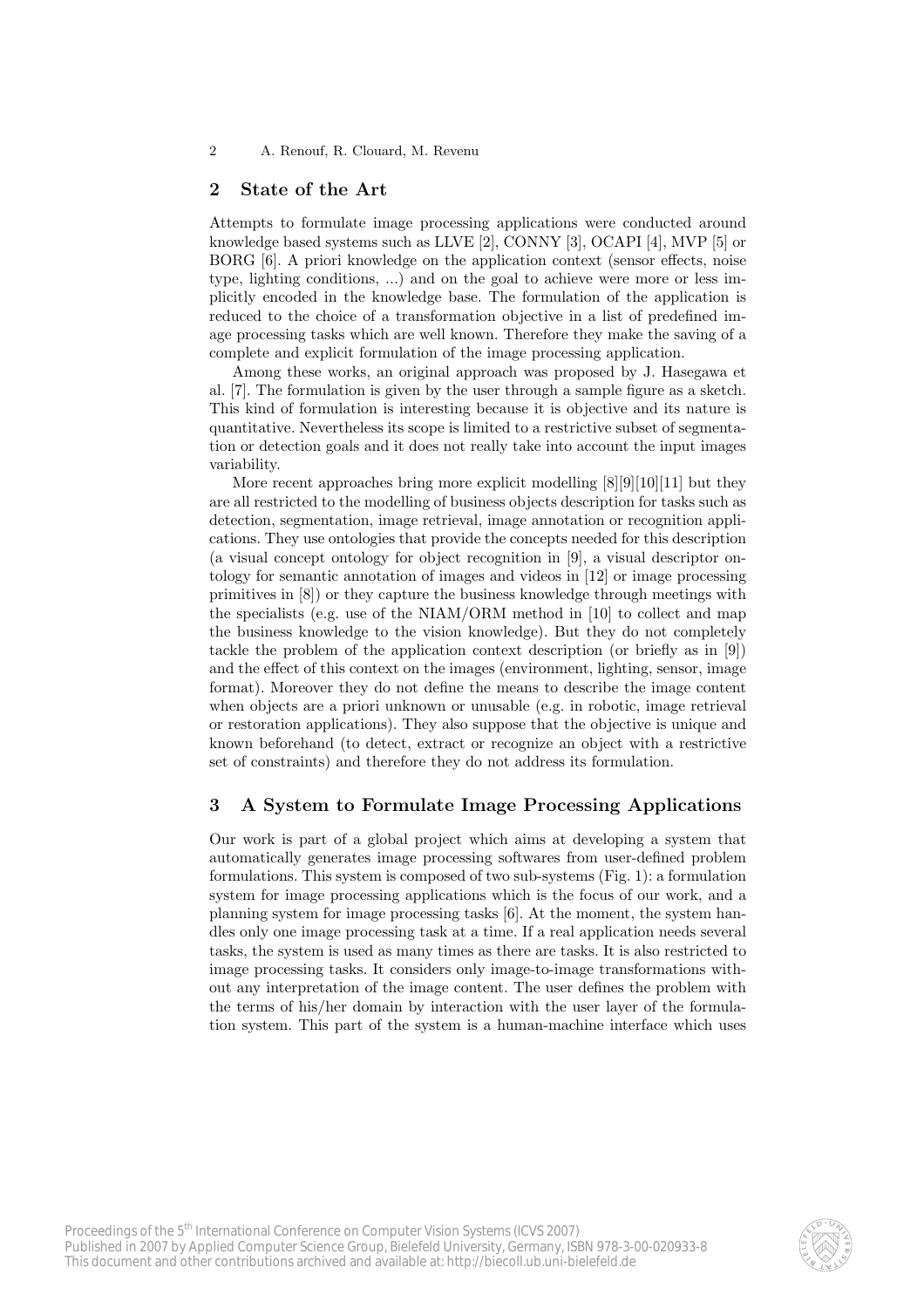

Fig. 1. The system architecture of the project.

a domain ontology to handle the information dedicated to the user. It groups concepts that allow the users to formulate their processing intentions and define the image class. Then the formulation system translates this user formulation into image processing terms taken from an image processing ontology. It uses a set of rules to ground the symbols given by the user which are terms of his/her domain and concepts of the domain ontology to image data which are concepts of the image processing ontology (see Section 5.3). This translation realizes the mapping between the phenomenological domain knowledge of the user and the image processing knowledge.

The result of this translation is an image processing request which is sent to the planning system to generate the program that responds to this request. This cooperation needs the two sub-systems to share the image processing ontology. Then the formulation system executes the generated program on test images and presents the results to the user for evaluation purposes. The user is responsible for modifying the request. This process is repeated until the results are validated.

## 4 Formulation Model for Image Processing Applications

We propose a complete model for the formulation of image processing applications [13]. This model allows to identify and organize the relevant information which are necessary and sufficient for the planning system (or an image processing specialist) to develop a convenient solution. It covers all image processing tasks and is independent from any application domain. In this section, we present a brief review of this model formalization through an image processing ontology (notice that this ontology tackles the problem of the formulation from the image processing experts point of view). This ontology is composed of two parts: the objectives specification and the image class definition. It is written in OWL DL which is based on description logics, defines 300 concepts, 23 roles and 183 restrictions. During the translation step, the formulation system instantiates this

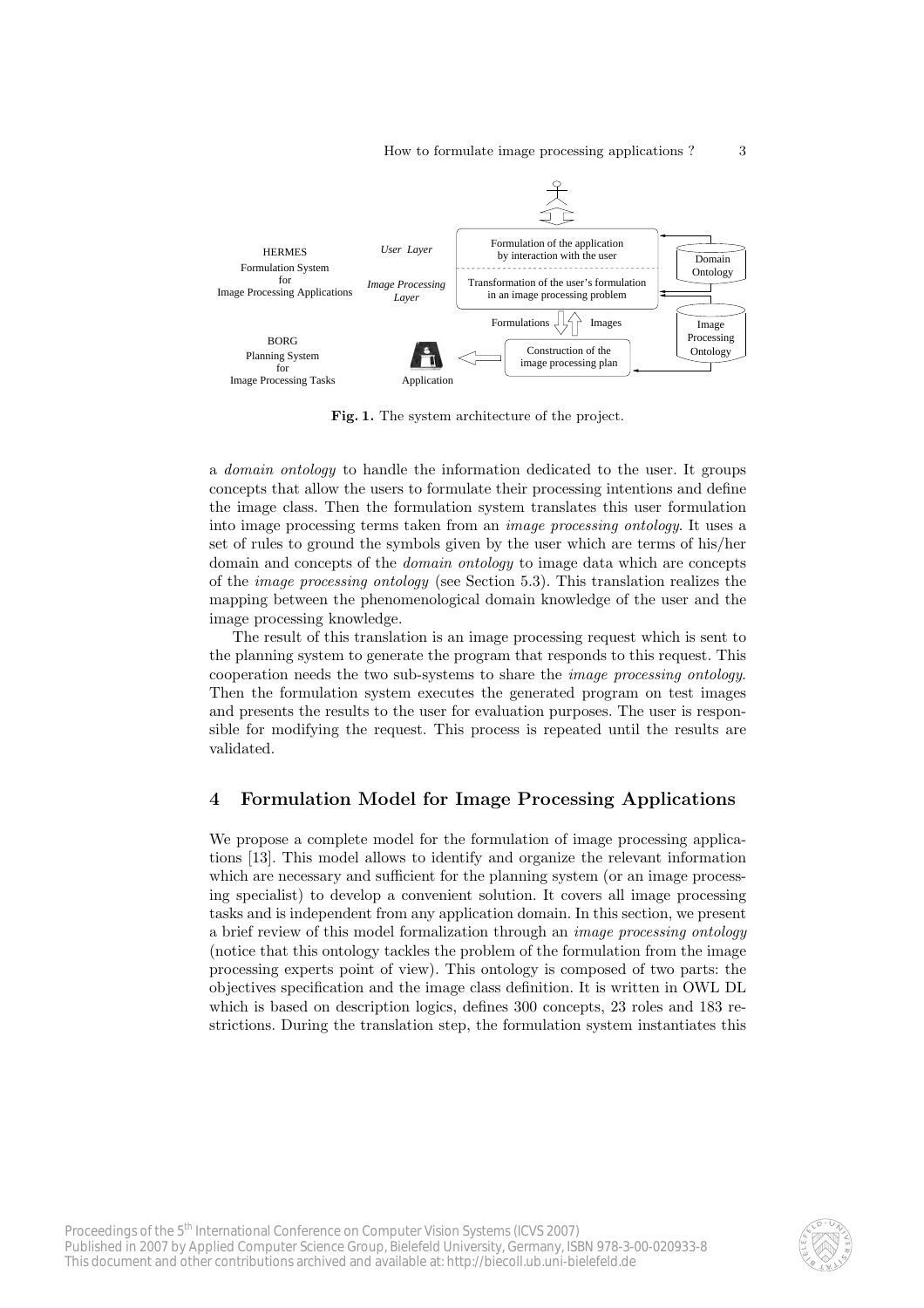

Fig. 2. CML representation of the objective specification model.

ontology and sets their properties using an OWL API in order to represent the formulation of the user at the image processing level.

#### 4.1 The Objective Specification

This specification relies on the teleological hypothesis [13]. This hypothesis leads us to define an image processing application through its finalities. Hence, an application objective is represented by a list of tasks with related constraints (criteria to optimize with acceptable errors, levels of detail with acceptable errors, elements to be excluded and included in the result) and a list of control constraints. We present on Fig. 2 the formalization of this model using the CML formalism of CommonKADS which covers the ontologies specification [14]. This figure represents the highest abstraction level of the objective specification part of the image processing ontology and does not show all its concepts. A concept like Task is the root of a hierarchic tree where nodes are processing categories and leaves are effective tasks. Processing categories belong to reconstruction, segmentation, detection, restoration, enhancement and compression objectives. Effective tasks are extract object, detect object, enhance illumination, ...

To illustrate the use of this model, we take the example of a cytological application [15] where the user wants to extract serous cell nuclei. In Table 1, we present the formulation of the application objective which is obtained from the instances (and their properties) created by the formulation system in the image processing ontology. The terms (task, extract object, criteria to optimize, ...) are concepts of the ontology and terms in italic are instances created by the system (object1 is an instance of the concept business object, num1 is an instance of the concept interval).

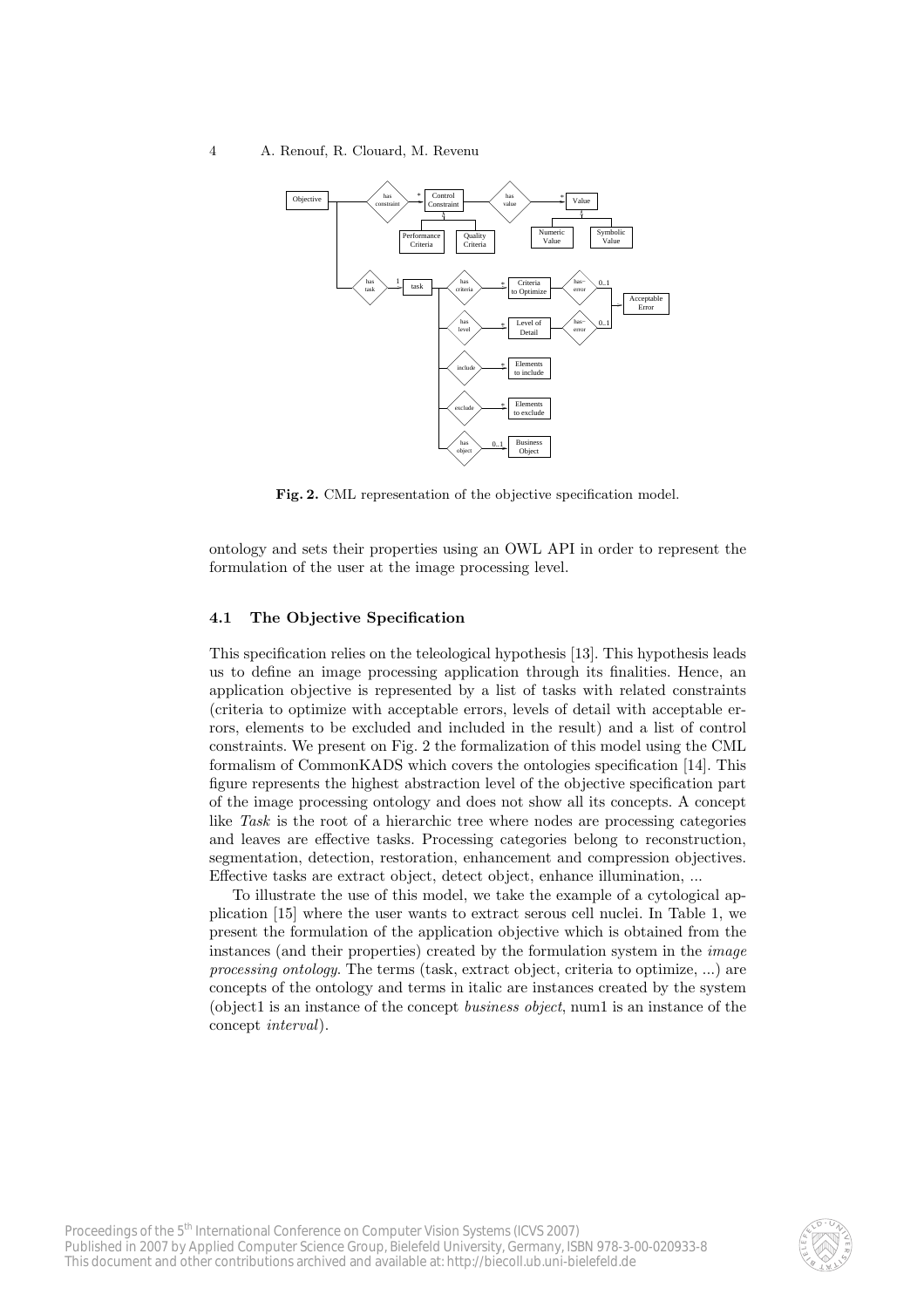Table 1. Formulation of the application objective for the cytologic application.

| Task: Extract object Level of detail: Separate just-touching<br>Acceptable error: Prefer not to separate | Criteria to optimize: Boundaries localization           |                                                       |  |  |
|----------------------------------------------------------------------------------------------------------|---------------------------------------------------------|-------------------------------------------------------|--|--|
|                                                                                                          | Acceptable error: Prefer boundaries inside              |                                                       |  |  |
|                                                                                                          |                                                         |                                                       |  |  |
|                                                                                                          |                                                         |                                                       |  |  |
|                                                                                                          | Business object: <i>object1</i> ("Serous Cell Nucleus") |                                                       |  |  |
|                                                                                                          | Elements to be excluded: Touching borders               |                                                       |  |  |
| Control constraints                                                                                      | Quality criteria                                        | Processing time: $num1([0,2]$ secs)                   |  |  |
|                                                                                                          |                                                         | Performance criteria Application quality: Reliability |  |  |



Fig. 3. CML representation of the image class definition model.

#### 4.2 The Image Class Definition

This definition relies on two hypotheses: the semiotic and the phenomenological hypotheses [13]. The semiotic hypothesis leads us to define the image class considering three levels of description:

- 1. the physical level (i.e. sign level in semiotic) focuses on the characterization of the acquisition system effects on the images.
- 2. the perceptive level (i.e. signifiant) focuses on the description of the visual primitives (regions, lines, ...) without any reference to business objects.
- 3. the semantic level (i.e. signified) focuses on the identification of the business objects visualized in the images.

The phenomenological hypothesis states that a visual characterization of the images and the business objects are sufficient to design image processing applications. Hence, we do not need a complete description of the objects given by the user but only a description of its visual manifestation. The system asks the user to describe how an object appears in the images but not what it is. For example, in the case of aerial images, cars are simply defined as homogeneous rectangular regions. We present on Fig. 3 the formalization of this model using the CML representation. Here again, this representation is only a part of the image processing ontology and does not show all the concepts: the descriptors

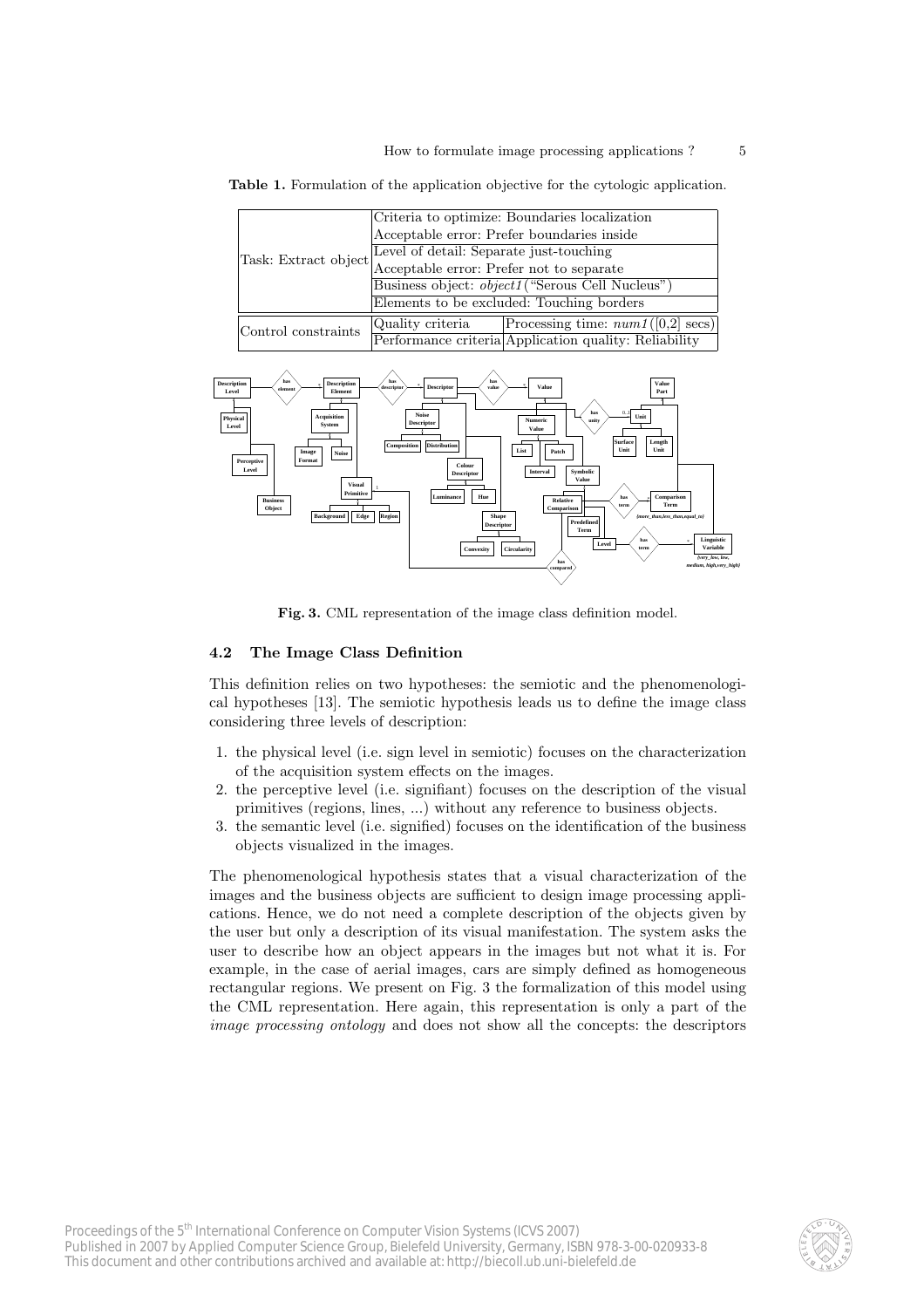| Element      | Descriptors                      | Values                                     | Range of values                                              |
|--------------|----------------------------------|--------------------------------------------|--------------------------------------------------------------|
|              |                                  | Lighting Conditions {{stable, non-uniform} | {under-exposed, over-exposed}<br>stable, varying, $\ldots$ } |
| Lighting     | Lighting Model                   | $lighting.$ bmp                            | limage file                                                  |
| Image        | Width                            | $512$ pixels                               | $\mathbb Z$                                                  |
|              | Height                           | $512$ pixels                               | $\mathbb{Z}$                                                 |
|              | Color Space                      | RGB                                        | {binary, grey level, $RGB, \ldots$ }                         |
| Format       | Quantification                   | $24$ bits per pixel                        | $\mathbb Z$                                                  |
|              | Composition                      | additive                                   | {additive, multiplicative}                                   |
|              | Distribution                     | Gauss                                      | {Gauss, Poisson, Rayleigh, }                                 |
| <b>Noise</b> | Mean                             | $\theta$                                   | $\mathbb R$                                                  |
|              | Standard Deviation $ 0\rangle$ . |                                            | $\mathbb{R}^+$                                               |

Table 2. A part of the definition of the image class at the physical level.

Table 3. A part of the definition of the image class at the semantic level for the business concept serous cell nucleus.

| Visual Primitives Descriptors |           | Values                                                                                                            | Range of values              |
|-------------------------------|-----------|-------------------------------------------------------------------------------------------------------------------|------------------------------|
| Region                        | Luminance | [0, 0.8]                                                                                                          | [0, 1]                       |
|                               | Hue       | $\sqrt{9\pi/8}$ , $3\pi\overline{2}\overline{1}$                                                                  | $\vert\vert 0$ , $2\pi\vert$ |
|                               | Convexity | $[\mathrm{high},\!\mathrm{very\ high}]\!\underset{\text{high},\!\mathrm{very\ high}}{\underbrace{\text{high}}}\}$ | {very low, low, average,     |
|                               |           |                                                                                                                   |                              |
| Edge                          | Type      | step                                                                                                              | $\{step, root\}$             |
|                               | Contrast  | very low, low                                                                                                     | {very low, low, average,     |
|                               |           |                                                                                                                   | high, very high}             |

(color, texture, shape, geometric, photometric descriptors), the visual primitives (region, edge, background, point of interest, points cloud) and the types of values (symbolic and numeric). This part of the ontology is also instantiated by the formulation system to construct the image class definition. In Table 2, we show a representation of this definition at the physical level, and in Table 3 the definition at the semantic level for the business object Serous Cell Nucleus. Only the terms in italic result from an instantiation of the system, the others are concepts or individuals that are part of the image processing ontology.

# 5 The System

In this section, we present how the system can lead the user to specify the objective and define the image class definition. We propose an interaction model which is formalized through a *domain ontology*. This ontology is very close to the image processing one: its structure is the same, some concepts are shared (e.g. width, color, size, ...), some are just transformed in other words (the visual primitive "line" in the *domain ontology* is an "edge" in the *image processing* ontology) and some are added with new properties to suit the interaction model requirements.

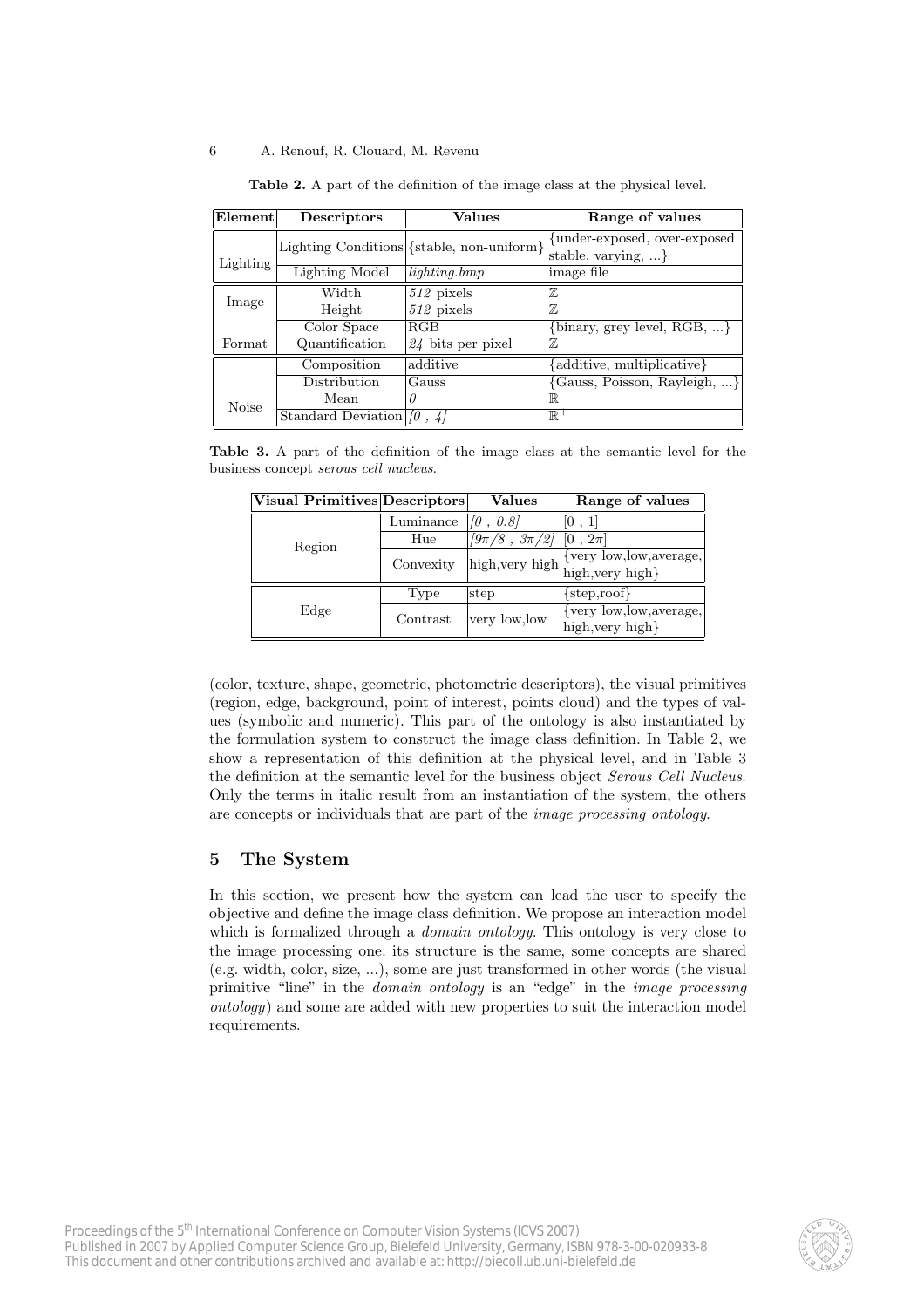#### 5.1 The interaction model

The role of the system is to help the user to give a formulation which is:

- compact: it is reduced to essential information;
- representative: it keeps a strong correspondence to the real objects;
- discriminative: it contains enough information to discriminate the objects;
- precise: it allows a good identification of objects;
- dense: all foreseen image content variability of the scene is modelled.

We consider that the user is inexperienced in the image processing field. Hence the system has to propose interfaces that lead this user to construct the formulation using terms and representations easily understandable (these terms are part of the domain ontology). Nevertheless, we also consider the user as a specialist of his/her domain. Hence he/she is able to specify the set of tasks to achieve, describe the effects of the acquisition system on the produced images, give a relevant description of the images and objects visualized, and evaluate the results of the processing plan produced. Therefore, he/she is responsible for giving a formulation which is both representative and discriminative.

Consequently, the role of the formulation system is to help users to produce a formulation that is compact, dense and precise. We know that the formulation is essentially of qualitative nature because it results from subjective user's choices. To make these choices as most objective as possible, we propose an interaction model which leans on different principles:

- the specification of the objective is initiated from the post-processing tasks;
- the definition of the image class at the physical level is guided by the characterization of the acquisition system;
- the definition of the image class at the semantic level is based on the construction of a business objects tree.

#### 5.2 The Interaction Means

The Objective Specification: The system firstly proposes to specify the image processing objectives from the specification of the post-processing tasks. These tasks are not part of the formulation of the image processing application but they are used as a mean of interaction (part of the domain ontology). They give information on the way the results of the application are going to be used (size or shape, position, orientation, radiometric, topological measurements, artistic visualization, visualization of details, counting) and thus, on its desired behavior. For example, if one wants to perform size measurements on the regions extracted by a segmentation task, one can deduce that a criteria to optimize will be the boundaries localization. Moreover, if one wishes to achieve other measurements like radiometric ones on the pixels color for example, one can deduce that an acceptable error on the boundaries localization will be to place the border inside the region (to avoid taking background pixels in the measurements).

With such a specification, in a first step the user chooses the post-processing tasks; then he/she specifies the task to be performed to reach the objective. The interface proposes a list of processing tasks which are part of the domain

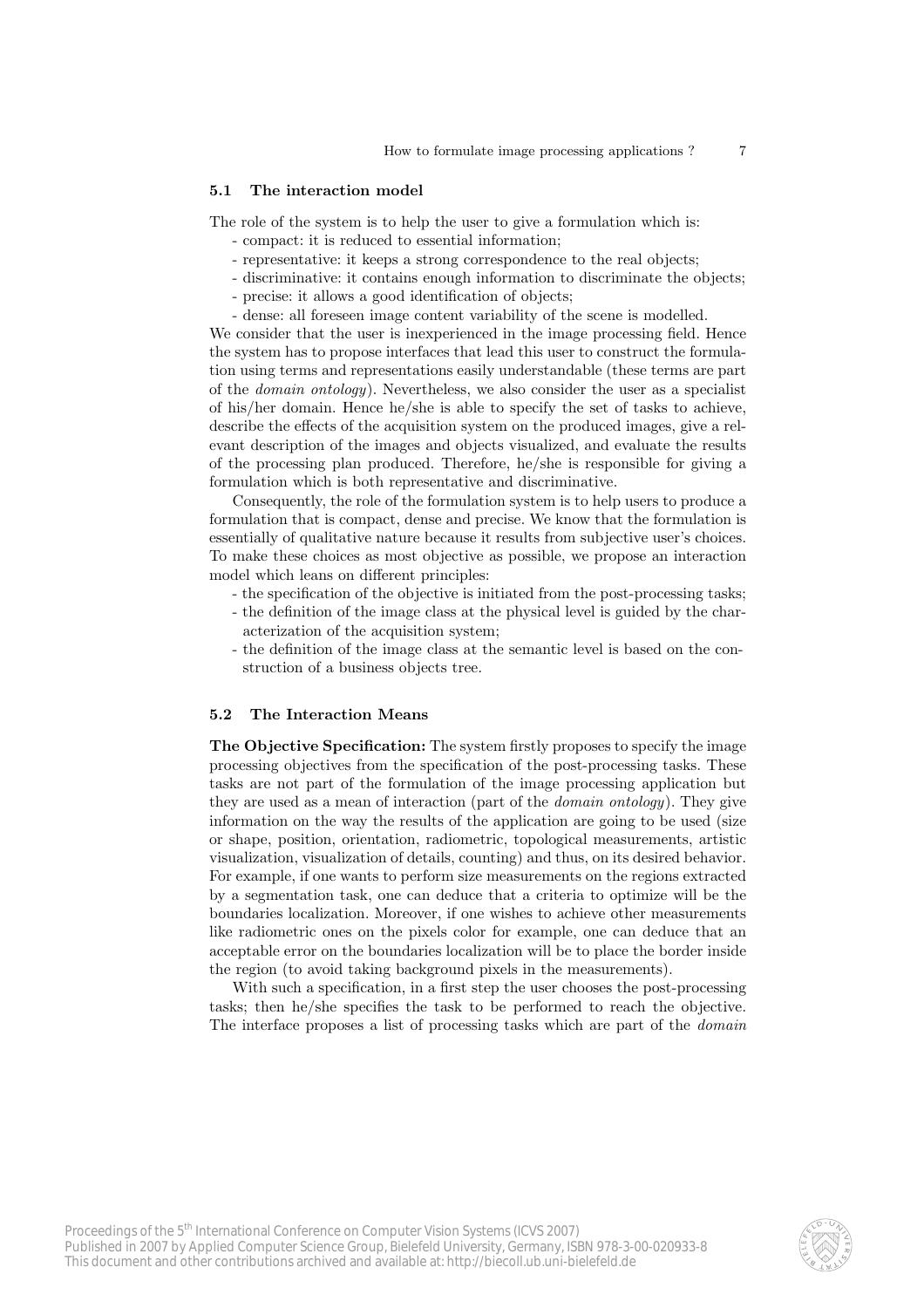ontology. Thanks to the post-processing specification, the system is now able to propose default values for the constraints associated to the task (by realizing inferences using first order production rules). However, in fine, it is always the user that defines the values of these constraints, either by validating the default values or by setting them directly.

The Image Class Definition: The system helps the user in the definition of the image class. At the physical level, a database of classical acquisition systems (CCD camera, MRI, PET, Infrared, ...) allows to propose default values for noise or defects description. We know for example that images produced by ultrasound sensors are perturbed by speckle noise. Such a database can easily be updated by image processing specialists. Nevertheless, we consider that the user, as a specialist of his/her domain, can also directly give the effects produced on the images (often the case in fields like astronomy or robotics).

At the semantic level, the description is initiated by the construction of a business objects tree. This choice leans on the hypothesis that domain specialists share a taxonomy of their objects. Thus, they are able to identify and organize them hierarchically using inheritance relations. This first step aims at representing their differences like in the differential paradigm proposed by B. Bachimont for the design of ontologies [16]. Then, they specify the composition relations that links these objects and describe their spatial organization. According to the phenomenological hypotheses, a new object has to be created for each way it can appear in the images. These information obtained by interaction with the user give a part of objectivity in the user's formulation and leads him/her to give a dense representation of the objects. Based on the tree, the system asks the user to give a phenomenological characterization of the objects from the visual primitives that compose them.

When the task is a global one (e.g. enhance illumination) or when the objects are a priori unknown, the description is completed at the perceptive level. Hence the user describes "syntaxically" the images content with visual primitives chosen in the domain ontology (contour, region, line, ...).

#### 5.3 The Anchoring Problem

Once a user formulation has been done, the system has to translate it into an image processing formulation. The terms of the user's domain (which he/she uses to qualify the objects) have to be associated to image data or to terms of the image processing field (concepts of the image processing ontology). This association is a problem as such and known as the symbol grounding or anchoring problem [17][18]. We explain here how the system handles this problem for the different modalities of description given to the users.

The Anchoring of the User's Domain Terms: One of the problem to be tackled with visual descriptions is the users' subjectivity. A color for example is not perceived in the same way by different users: for example a same color can be described as rather blue or rather green by different persons. Hence we decided that the users have to name themselves the colors. Then they have to give values to the associated descriptors either by setting the values of the descriptors (e.g.

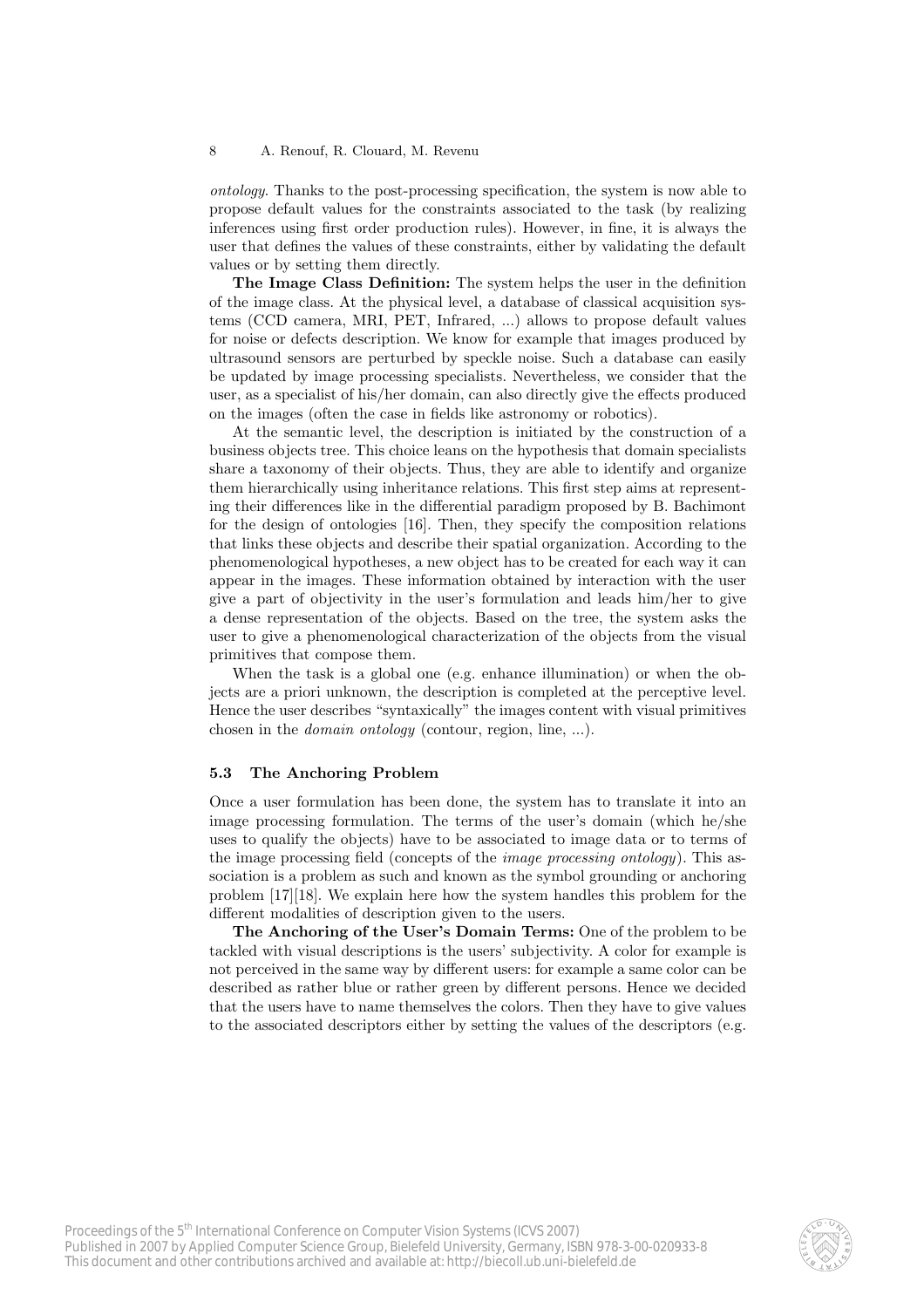hue, saturation, luminance) or by giving patches that surround image areas as examples and counter-examples of the given description. While other systems calculates a set of values from these patches [17], our system sends directly the patches to the planning system and let it extract by itself the needed values. Actually, we do not aim at solving completely the symbol grounding problem with the formulation system but we give the planning system the means to do it.

The Linguistic Variables: Linguistic variables allow the user to keep imprecision on descriptors that characterize imprecise nature properties (e.g. circularity, compactness, ...) [17]. This is also very useful when the user wants to introduce an important variability on features of the image class. The user chooses a term in a predefined list (e.g. null, very low, low, average, high, very high) to give a value to a descriptor. These values are kept in the formulation at the image processing level because resolution can be done from these linguistic variables. They can also be associated with patches as described previously.

The Comparison Values: The user can also choose to valuate a descriptor by comparison. This is very useful in the image processing field to express that some features are used directly to discriminate two elements (object or visual primitives already described). Two types of comparison are possible: relative ones (e.g. the size of A is greater than the size of B) or superlative ones (e.g. the size of the background is the greatest).

We need the two types of values (the symbolic and numerical values) for the formulation of the image processing application. The symbolic values (linguistic variables, ontology terms, comparison values) are necessary in the first step of the resolution which is the construction of the processing plan. Then numerical values (image patches, image file, descriptor values) are used to tune the parameters of the operators selected in the previous step of the resolution.

## 6 Conclusion

Our formulation model for image processing applications identifies and organizes the necessary and sufficient information for a specialist, or an automatic resolving system, to develop a solution. The formalization of this model through an ontology specifies the grammar and the vocabulary of the formulation.

We defined interaction means that lead the user to give a compact, dense and precise formulation by trying, on one hand, to reduce the semantic gap between business knowledge and image processing knowledge and, on the other hand, to objectify as much as possible his/her formulation.

This work is a contribution to the image processing field because the formalization of the problems allows to give prominence to the knowledge used in such applications development. It defines a guideline on the way to tackle such applications and defines the formulation elements of image processing problems. The explicitness of these elements is very useful to acquire the image processing knowledge used by the planning system: they are used to justify the choice of the algorithms regarding the application context and therefore to define the